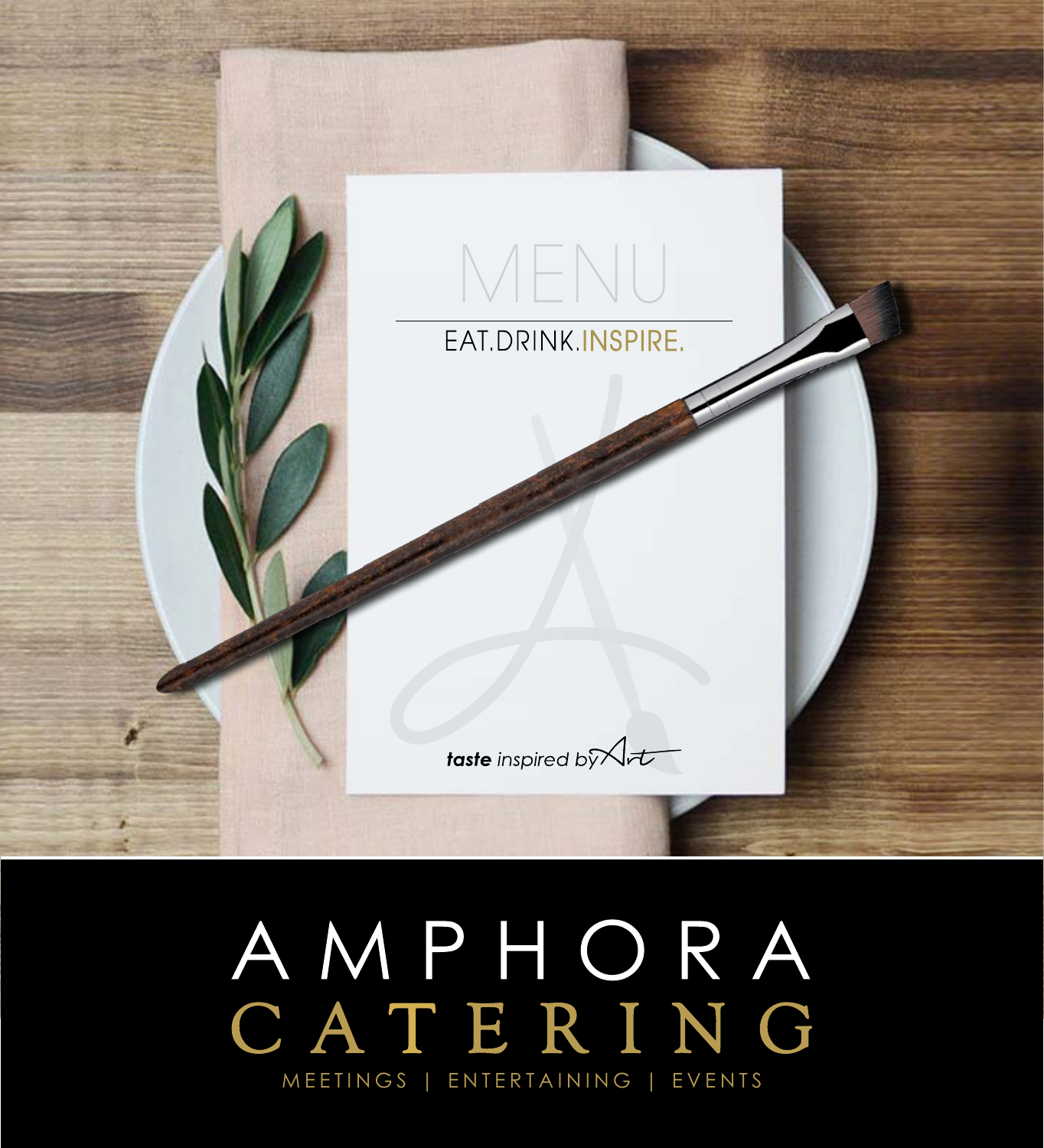# AMPHORA's Signature



Driven by the lure of possibilities and an obsession to create, Amphora Catering's handcrafted cuisine and captivating imaginative displays are designed to dazzle your senses. Our approach is client driven, with a passionate team of experienced professionals dedicated to elevating food to center stage at your event. Savor the service, experience the excitement and indulge in the flavors of our *tastefully inspired art.*





**EXQUISITE REFINED TIMELESS COMPREHENSIVE VERSATILE**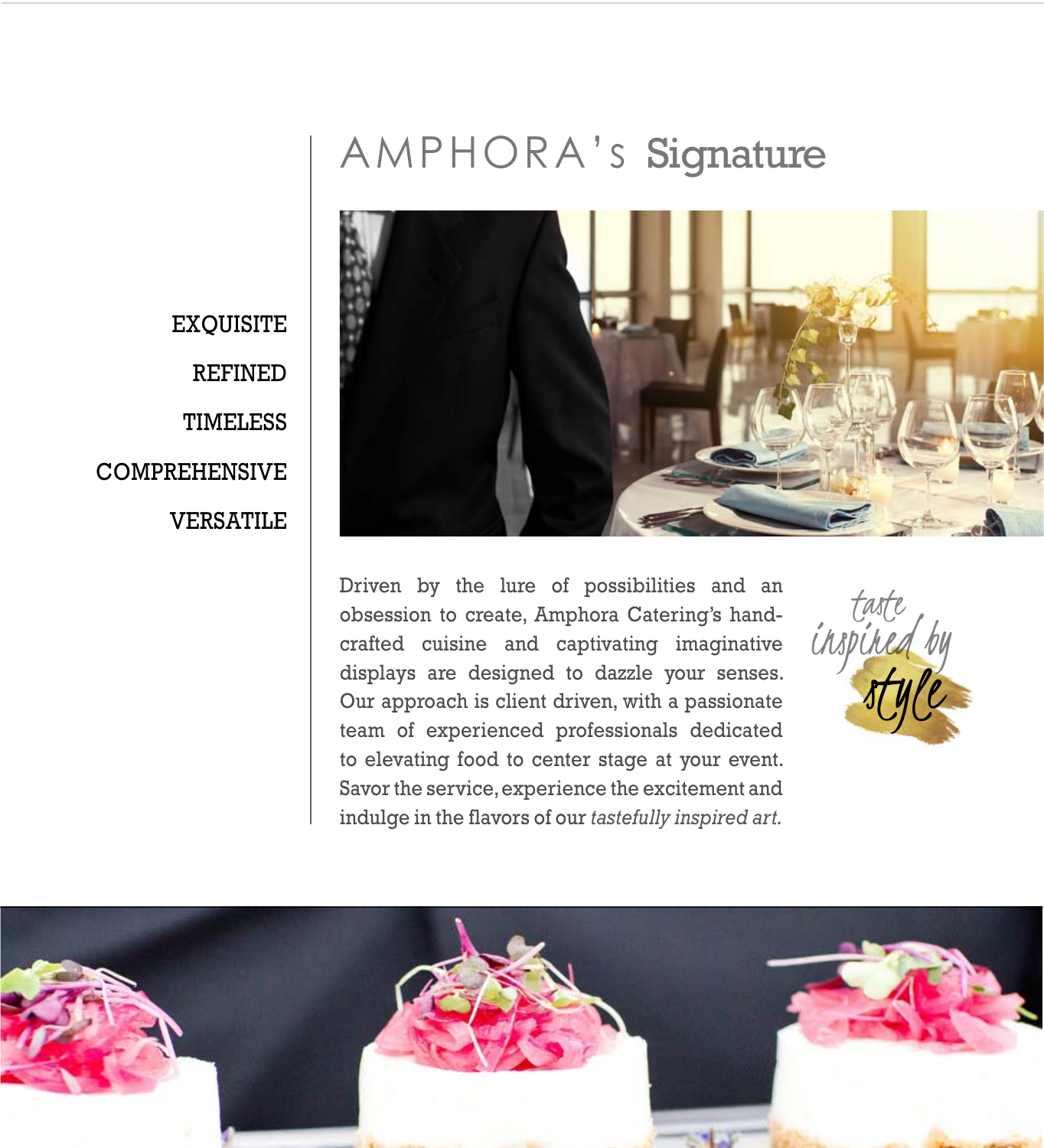# AMPHORA Catering



Captivating imaginative design and hand-crafted cuisine are the foundation of Amphora's boutique-style Catering division, a 40 year legacy in the DC Metropolitan area. Our culinary team will create opulent impressions of food brought to life for your corporate meetings or events, making it an everlasting experience.



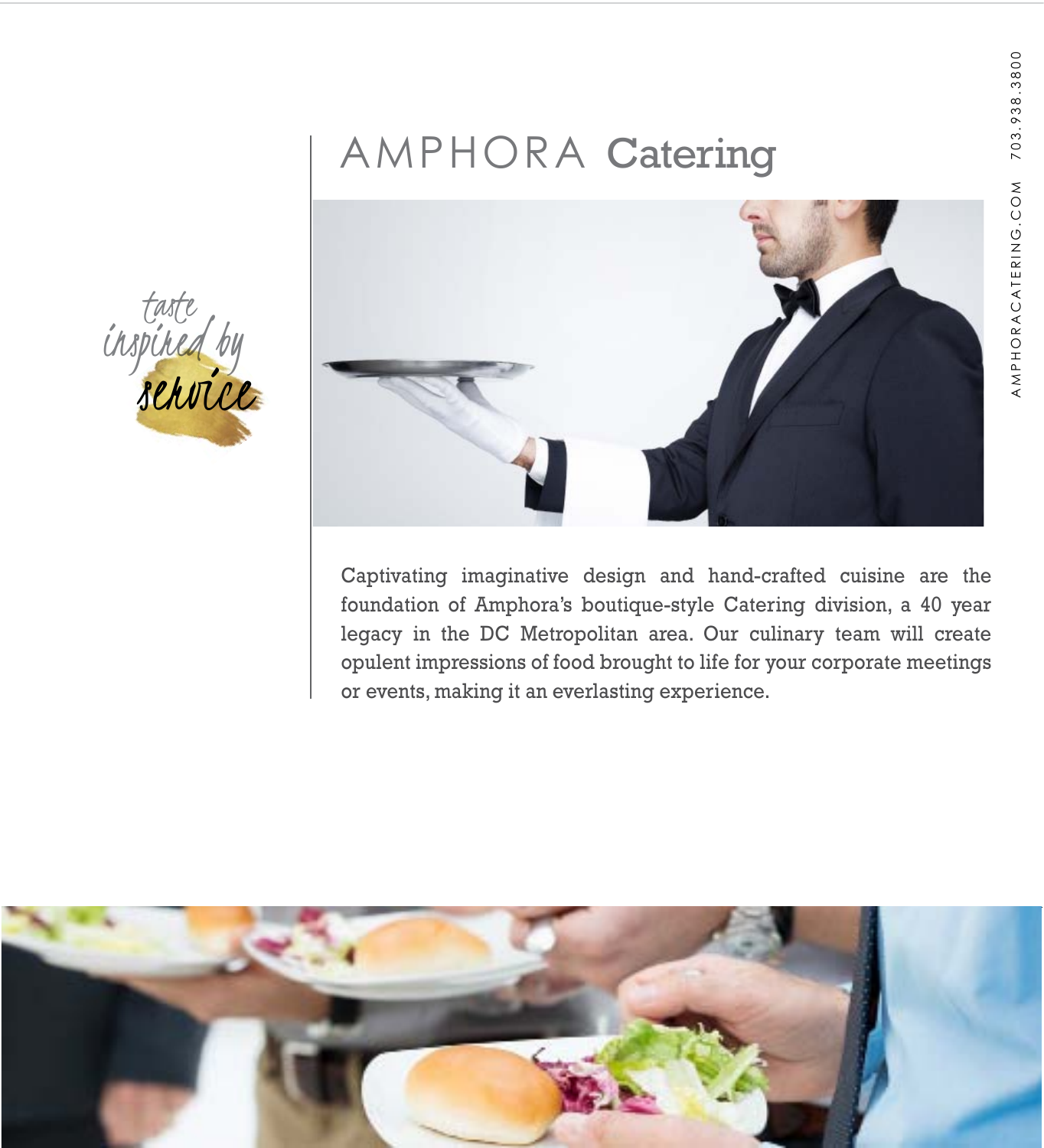

# BREAKFAST Kickstart the Day **Continental Breakfast**

Mini Bagels And Fixin's; Plain, Vegetable w/ Chive Cream Cheese & Gourmet Jams Vg

Freshly Baked Assorted Scones, Muffins, Croissants & Danish Vg Seasonal Fresh Fruit Salad or Whole Fruit v Greek Yogurt Parfaits w/Granola & Fruit Vg

#### **Hot Breakfast Enhancements**

Breakfast Egg Wraps \$6.50 Egg Frittata \$6 Challa French Toast \$4.50 Vg Steel Cut Oatmeal \$4.50 Vg, V, Gf Hard Boiled Eggs \$2 Vg, Gf Home Fried Potatoes \$3.50 Vg, V, Gf

Avocado Toast with Lox or Vegetarian with Red Pepper Flakes & Pink Himalayan Salt \$7 Vg

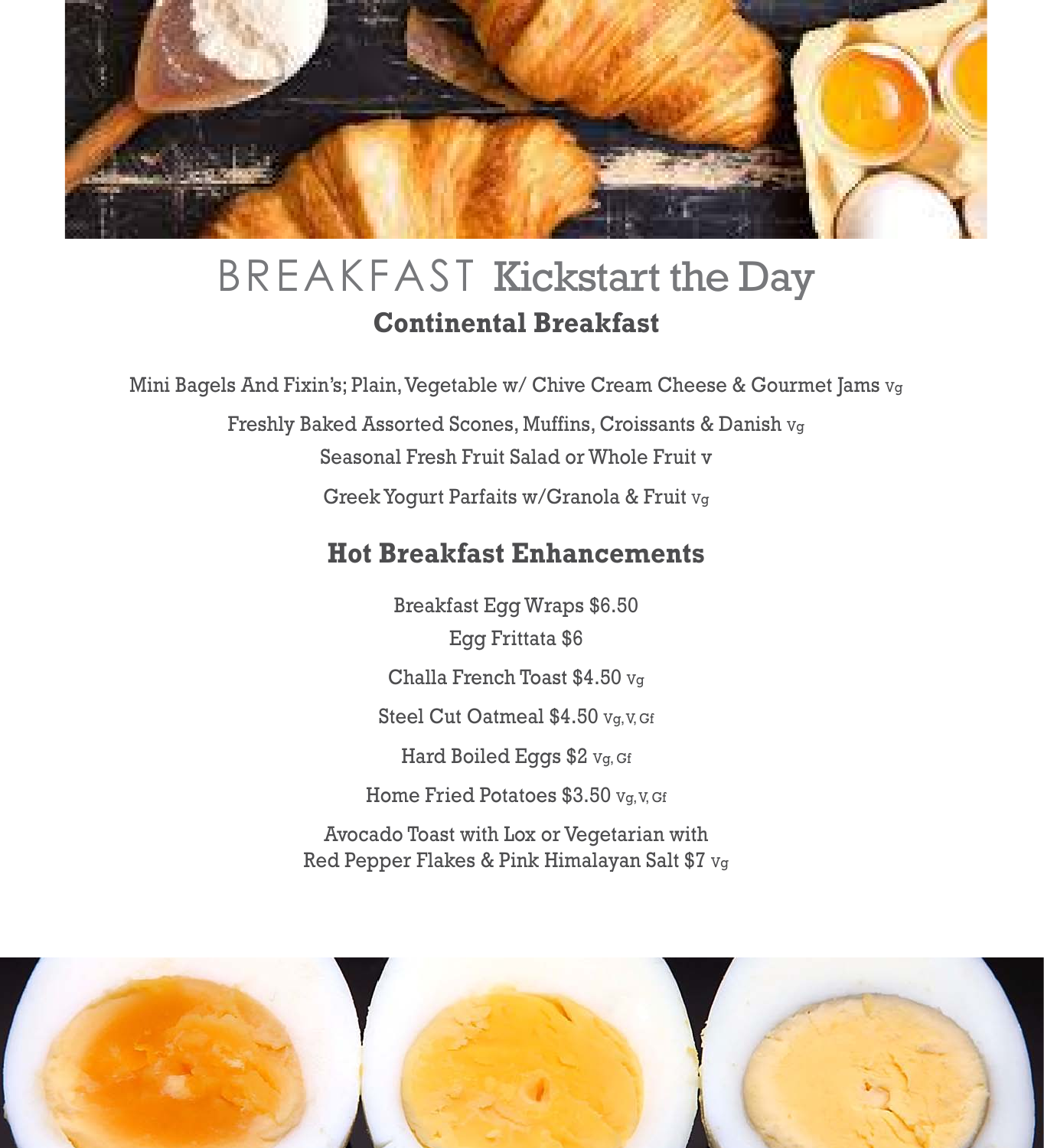

# LUNCHEON Sandwiches

### **Wraps**

Veggie w/Spinach, Carrot, Tomato, Squash, Zucchini, Provolone & Red Pepper Hummus vg

Falafel Wrap with Tahini & Fresh Tomato, Red Onion & Cucumber Salsa

Bahn Mi Wrap with Marinated Rice Noodles, Avocado, Radish and Cucumber

Japanese Inspired Tuna Salad w/Edamame, Ginger & Wasabi Aiolia, Sesame Seeds

Med Chicken w/Feta, Kalmata Olives, Romaine, Red Onion & Grecian Vinaigrette

Chicken Caesar w/ Shredded Parmesan

BBQ Pulled Chicken w/ Avocado, Roast Corn & Black Bean Salsa

SW Shredded Beef, Black Beans, Corn, Tomatillo & Pepper Jack

## **Gourmet Breads**

Roasted Eggplant, Mushrooms, Peppers, Provolone & Basil Pesto On Brioche Vg

Smoked Turkey on Multigrain Bread w/Smoked Gouda, Avocado Mousse, Bacon

Prosciutto on Baguette w/Brie, Fig & Arugula

Roast Beef Slider on Brioche w/ Truffle Aioli, Pickled Shallots, Mushrooms & Arugula

Caprese on Focaccia Vg

Thinly Sliced Roast Beef, Swiss, Fried Shallots and Bacon on Ciabatta

## **Croissant**

Egg Salad, Fresh Celery, Avocado, Sprouts Vg

Smoked Salmon, Boursin, Avocado, Romaine & Tomato

Cranberry & Apple Chicken Salad w/Walnuts

Smoked Ham, Thinly Sliced Apple & Muenster Cheese w/ Dijon Mayo

Parisian Steak & Brie w/ Arugula & Roast Red Pepper

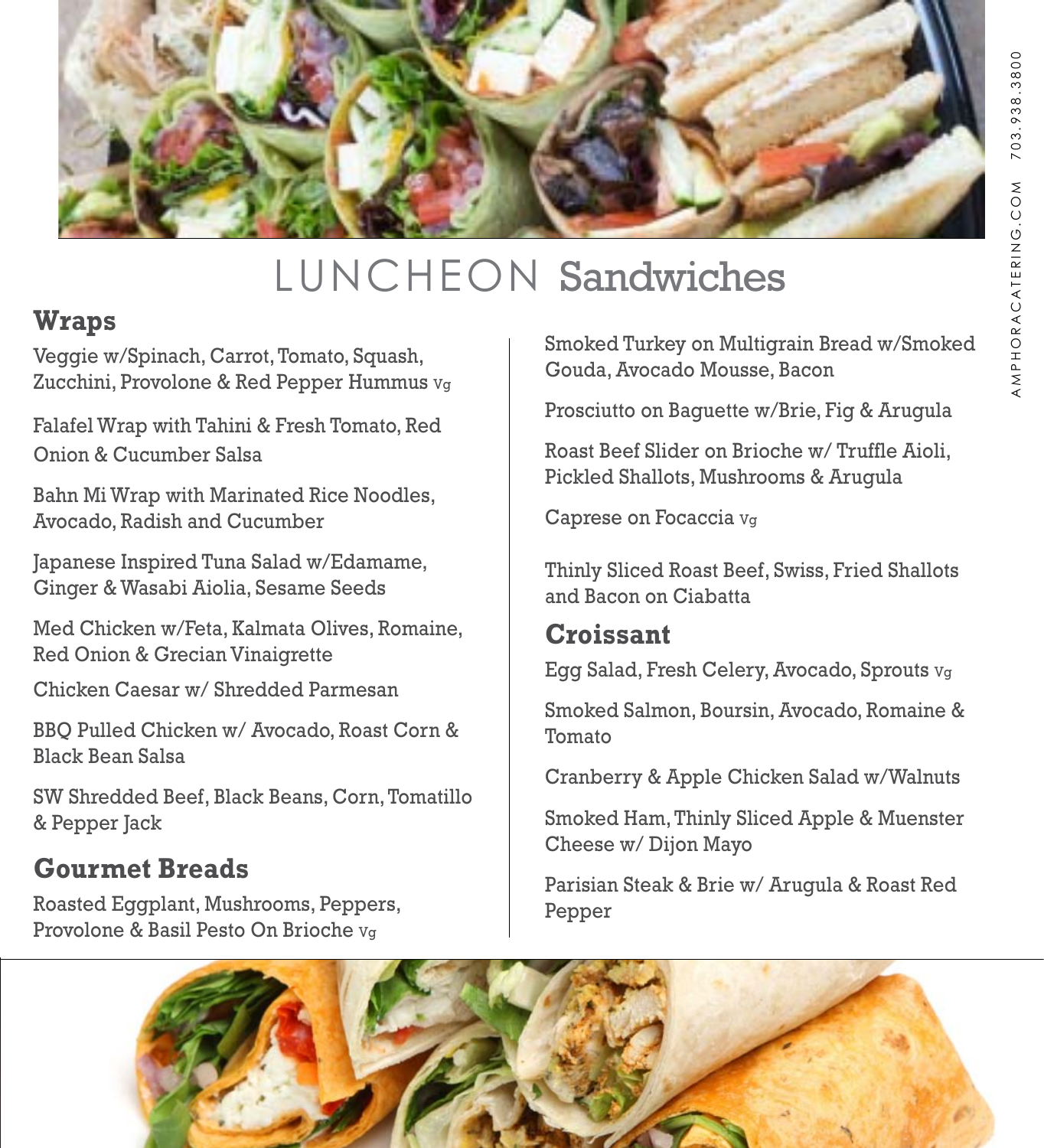# LUNCHEON Salads

### **Harvest Grains**

Tabbouleh, Feta, Dried Cranberries & Mint Vg Saffron Tabbouleh with Grilled Mediterrean Vegetables, Feta & Lemony EVOO Vg Quinoa w/ Roasted Squash, Dried Fruit & Shaved Kale Vg, V, Gf Curried Quinoa w/ Cucumber & Mint Vg, V, Gf Barley, Hearts Of Romaine, Roasted Tomato, Balsamic & Basil Vg, V Pearl Cous Cous, Roasted Peppers, Cauliflower & Parsley Vg, V

Spiced Quinoa, Kale, Confit Peaches, Red Wine Macerated Cherry, Curry Vinaigrette Vg, V,

## **Composed Salads**

Field Greens, Cannellini Bean, Roast Artichokes, Roasted Peppers & Lemon Vg, V, Gf Arugula, Strawberries, Pecorino & Pine Nuts with Fig Balsamic Reduction Vg, Gf

Roasted Broccoli w/ Green Goddess Dressing & Parmesan Vg, Gf

Beets, Feta, Scallion & Herb Vinaigrette Vg, Gf

Mixed Greens, Grilled Corn, Shaved Radish, Avocado And Bacon Ranch Dressing

White Bean, Bacon, Arugula & Grilled Artichoke w/ a Pinot Noir Vinaigrette

## **Seasonal Salad**

Field Greens w/ Balsamic, Red Wine Vinegar, Extra Virgin Olive Oil V

Baby Spinach, w/ Shaved Parmesan, Grapefruit, Lemon Thyme Vinaigrette vg

### **Power Salads**

Spinach, Roast Squash, Black Eyed Peas, Goat Cheese, Green Goddess/ Cabernet Vinaigrette

Grilled Sweet Potato, Mustard Greens, Pickled Shallots, HB Eggs, Honey Mustard

Lemony Lentil Salad w/ Salmon & Fresh Dill Gf

Mesclun Green Salad w/Radicchio, Grilled Asparagus, Grilled Peaches, Savory Granola & Cucumber Herb Vinaigrette v, Gf

Asparagus & Arugula Salad w/ Truffle Balsamic, Shaved Parmesan, Pine Nuts & Soft Boiled Egg

Grilled Chicken Breast w/ Shaved Kale & Citrus Vinaigrette Gf

Steak Fajita Salad w/Mixed Greens, Black Beans & Corn Gf

Beef Tagliata, Arugula, Cherry Tomatoes, Lemons, Garlic Olive Oil Gf

Albacore Tuna, Apple & Celery Salad w/ Red Cabbage & Fresh Dill Gf

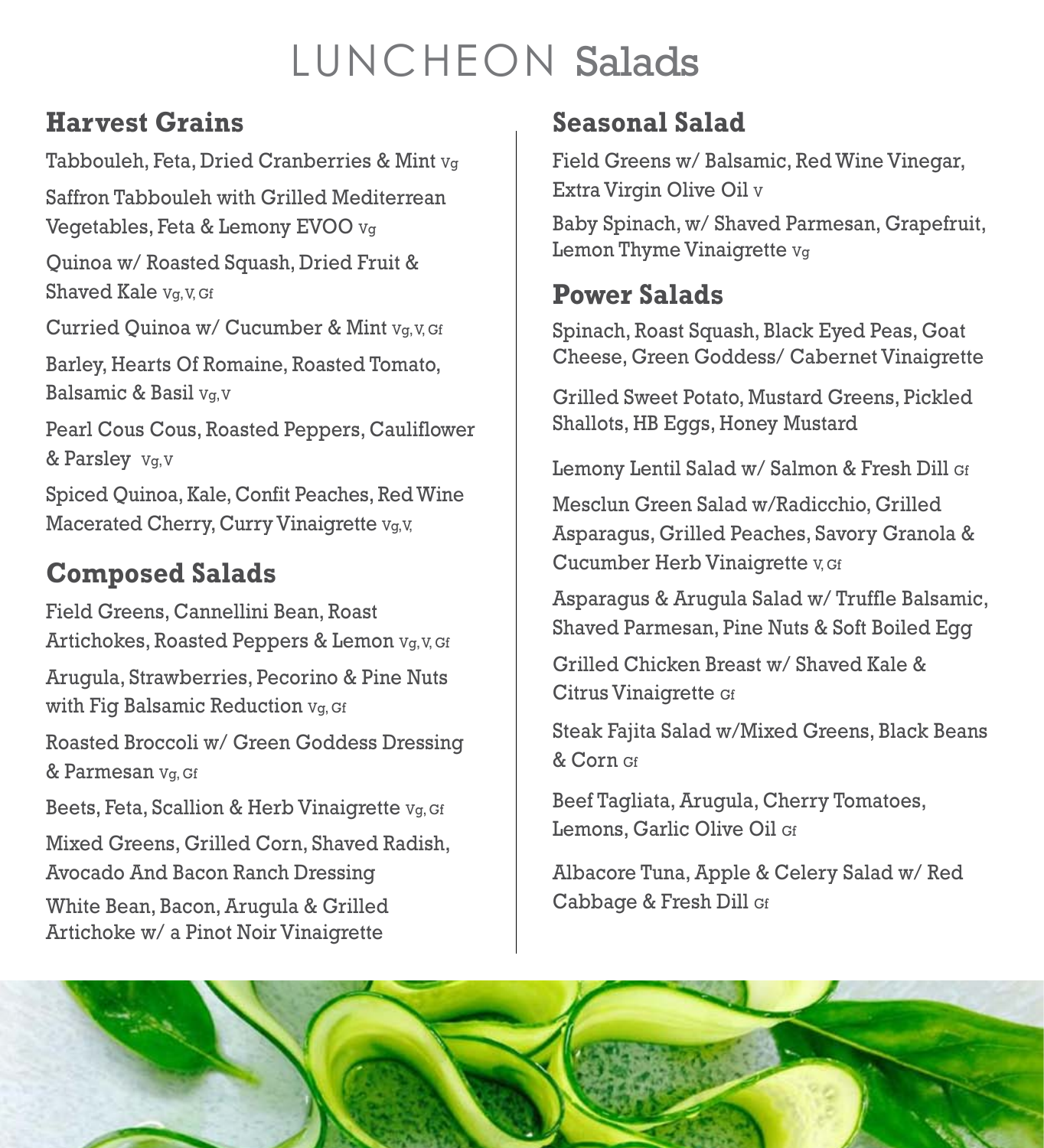# LUNCHEON Some Like it Hot!

## **Sample Hot Entrees**

Almond Crusted Salmon w/Leek & Lemon Cream

Cedar Plank Grilled Salmon w/Brown Sugar Maple Glaze Gf

Grilled Citrus Salmon w/Charred Asparagus, Mango & Pineapple Salsa Gf

Herb Crusted Tilapia, Roasted Fennel, Spinach & a Citrus Orange Emulsion Gf

Grecian Style Rockfish w/ a Lemon-Oregano- Garlic Extra Virgin Olive Oil

Grilled Chicken Paillard w/Salt Crusted Fingerling Potatoes, Chimichurri & Spicy Aioli Gf

Chicken Provencal w/ White Wine, Thyme, Mushrooms, Tomatoes & Olives Gf

Barcelona Chicken Roulade w/ Manchego Cheese, Roast Red Peppers, Asparagus & a Saffron Wild Mushroom Cream Drizzle

Caprese Chicken Stack w/ Fresh Basil Pesto & Fig Balsamic Gf

Lemon Roasted Turkey, Caramelized Carrots, Dill & Roasted Potatoes

Chicken Fried Rice w/ Pineapple & Spring Vegetables

Mediteranean Chicken Kebabs

Sliced Tender Medallions of Beef w/ Charred Cauliflower, Roasted Pearl Onions & Mushroom Madeira Sauce

Grilled Flank Steak w/ Roasted Corn, Zucchini & Squash Succotash & Chipotle Aioli Gf

Sliced Tenderloin of Beef w/ Blue Cheese Butter

Red Wine Braised Short Ribs w/ Egg Noodle Vegetable Fricassee

Roasted Loin Of Pork, Caramelized Apple, Braised Red Cabbage & Fresh Herbs Gf

## **Vegetarian**

Wild Mushroom And Sherry Quinoa Risotto Vg , Gf

Eggplant Ratatouille w/Roasted Artichokes  $v<sub>g</sub>$ , Gf

Baked Ziti, Spinach, Ricotta w/Mozzarella, Pecorino Cheese & Fresh Herbs v<sub>g</sub>

Parmesan Soft Polenta, Wild Mushrooms, Pearl Onions, Kale w/ Marsala & Rosemary Vg , Gf

Fontina Risotto Cakes w/ Sautéed Spinach, Butternut Squash & Charred Tomato Sauce <sub>Vg</sub>

Rigatoni w/ Charred Radicchio Arugula, Caramelized Onions & Shaved Pecorino <sub>Vq</sub>

Pasta Primavera w/ Garlic, Chili, White Wine Butter Sauce & Spring Vegetables (Leeks, Peas, Fava/Edamame, Roasted Cauliflower, Broccoli, Squash & Zucchini)

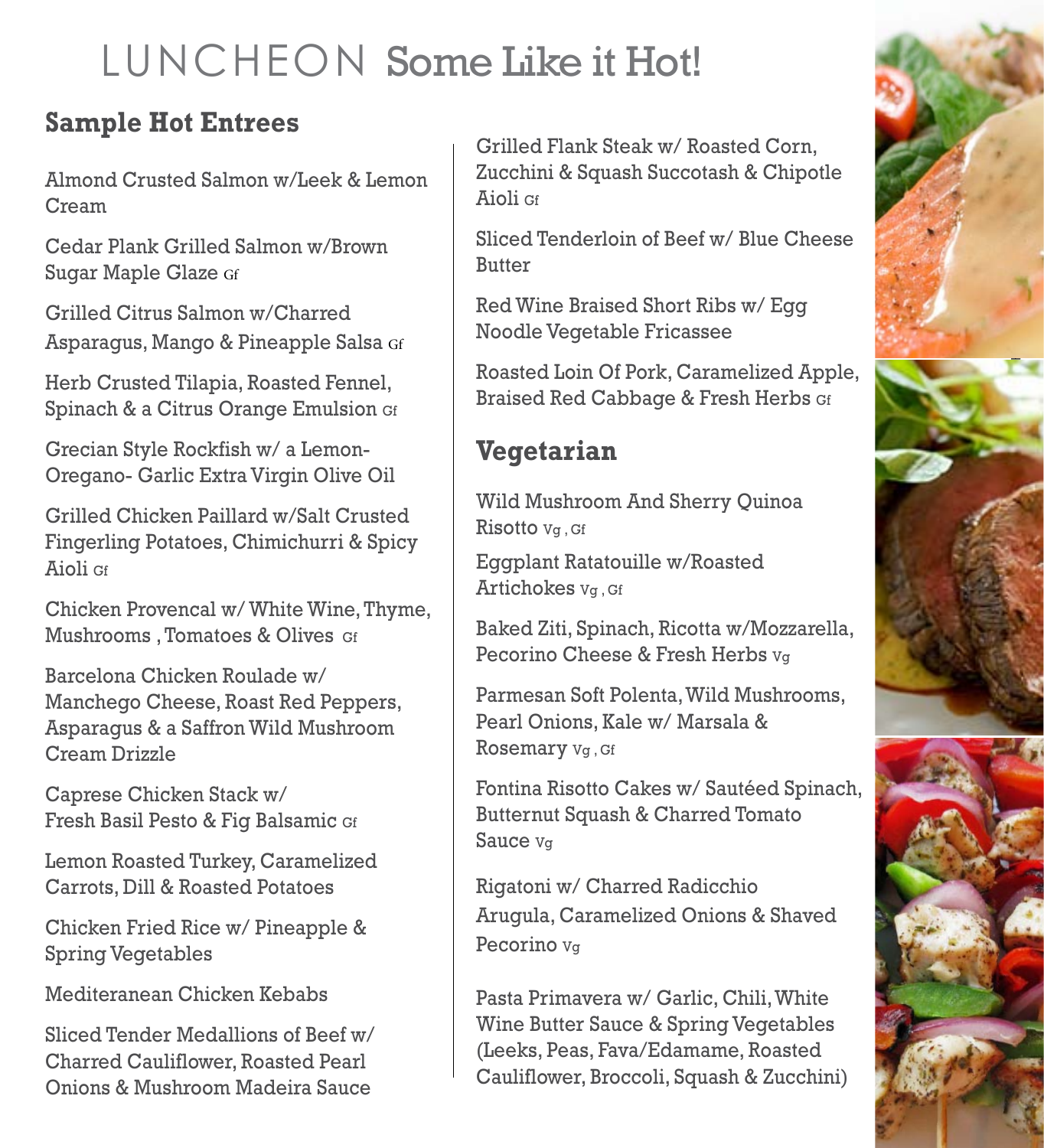

# BREAKTIME Refresh & Refuel

#### **Sample AM Break**

Raspberry Linzer Cookies & Honey Yogurt

Carrot Cake Squares & Seasonal Fruit

Banana Nut Bread & Vanilla Yogurt

Honey Date Bars & Whole Fruit

Assorted Biscotti & Fruit Salad

### **Sample PM Break**

Spiced Chai Sugar Cookies, Chocolate Decadence Cookies & Fresh Fruit Salad

Homeade Pepper Kettle Chips & Vegetable Crudité with Peppercorn Ranch & Red Pepper Hummus

Assorted Bakery Bar Bites & Brownies

Mexican Layer Dip with Tortilla Chips

Assorted Granola Bars & Popcorn Bar

Soft Pretzels with Sweet & Savory Dips

#### **Beverages**

Iced Tea Assorted Bottled Water, Juices & Sodas Fruit Pellegrino Lavazza Coffee & Gourmet Tea



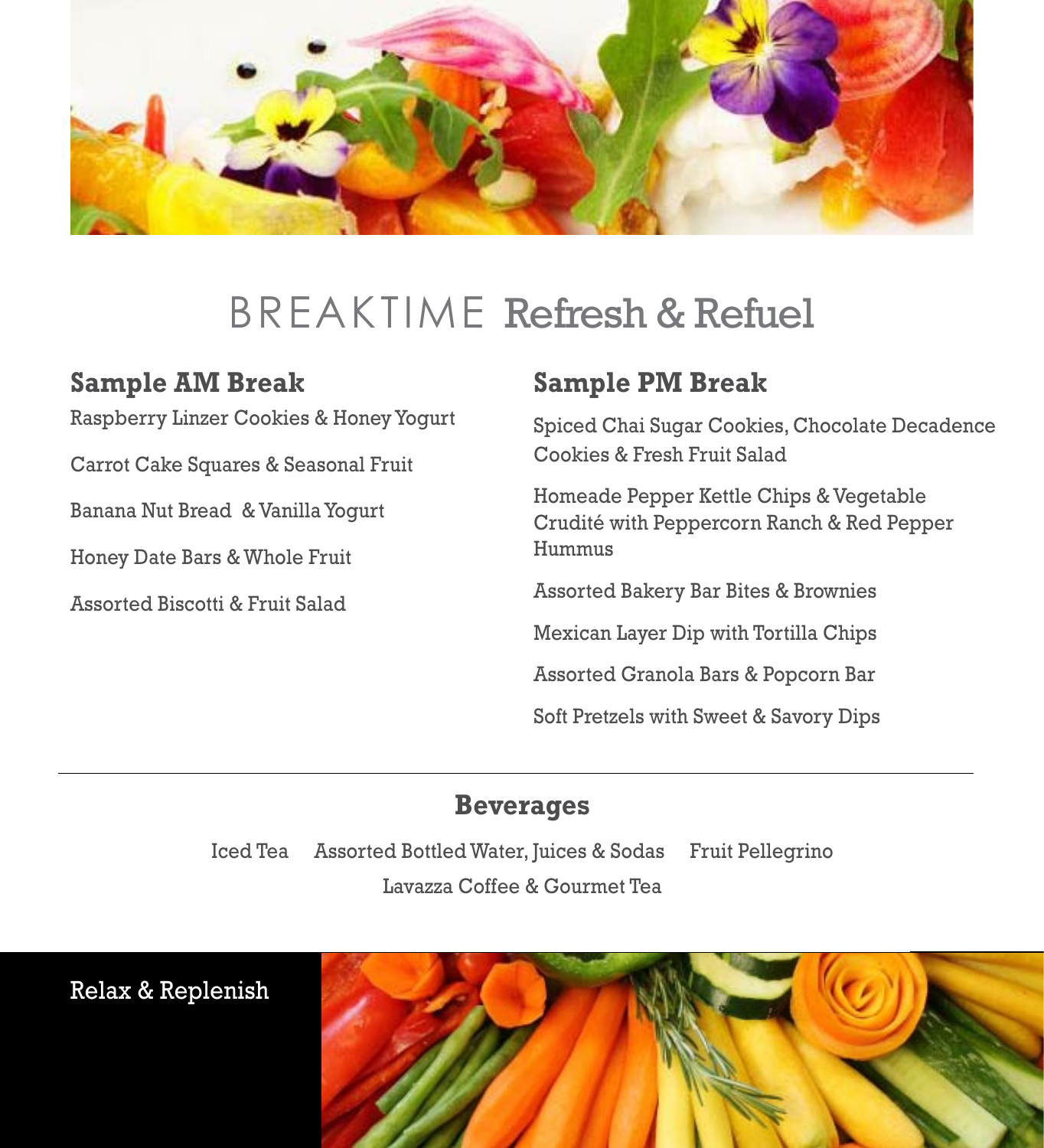# HAPPY HOUR Hors D'oeuvres

## **Poultry**

Thai Chicken Satay w/ Spicy Peanut Sauce

Lemon Rosemary Chicken Skewers

Tandoori Chicken Skewers

Chicken & Waffle w/ Maple Buttercream & Candied Orange Zest

Spinach & Creamy Feta Bouchee

Basil Chicken & Avocado Wonton Cup

Chicken & Apple Tartlet

Peking Duck Roll w/ Scallions & Asian Plum Sauce

Chicken Lettuce Purses w/ Shitake Mushroom, Confit Garlic & Ginger Soy Sauce

Filo Tartlets w/ Smoked Chicken, Black Olives, & Parsley Pesto

## **Pork**

Tomato Tartare in a Savory Cone w/ Bacon-Parmesan Creme Fraiche & Basil

Prosciutto, Pesto, Arugula & Fresh Mozzarella Cigar Drizzled w/ White Truffle Oil

Mini Biscuits w/ VA Ham, Swiss, Honey & Dijon

Jalapeno-Corn Waffle Bite w/Smoked Pork

Prosciutto Purses w/ Hibiscus Mascarpone

# **Vegetarian**

Roasted Grape Crostini w/ Thyme & Ricotta

Truffled Smoked Gorgonzola & Local Honey Parmesan Cigars

Cherry Blossom Caprese w/ Watermelon, Cherry Whipped Goats Cheese & Basil

Warm Goat Cheese Crostini w/ Honey & Thyme

Halloumi w/ Toasted Sesame & Lavender Honey

Grilled Artichoke Bruschetta

Potato Samosas

Spicy Vegetable Pakora

Mango, Black Pepper Ricotta, Truffled Honey

Blue Cheese Flatbread w/ Roasted Grapes, Honey & Rosemary

Raspberry Brie Tartlet w/ Walnut Chips

Grilled Polenta & Fresh Mozzarella Rosemary Skewers

Truffled Arancini Mushrooms with Sherry Cream Dollop

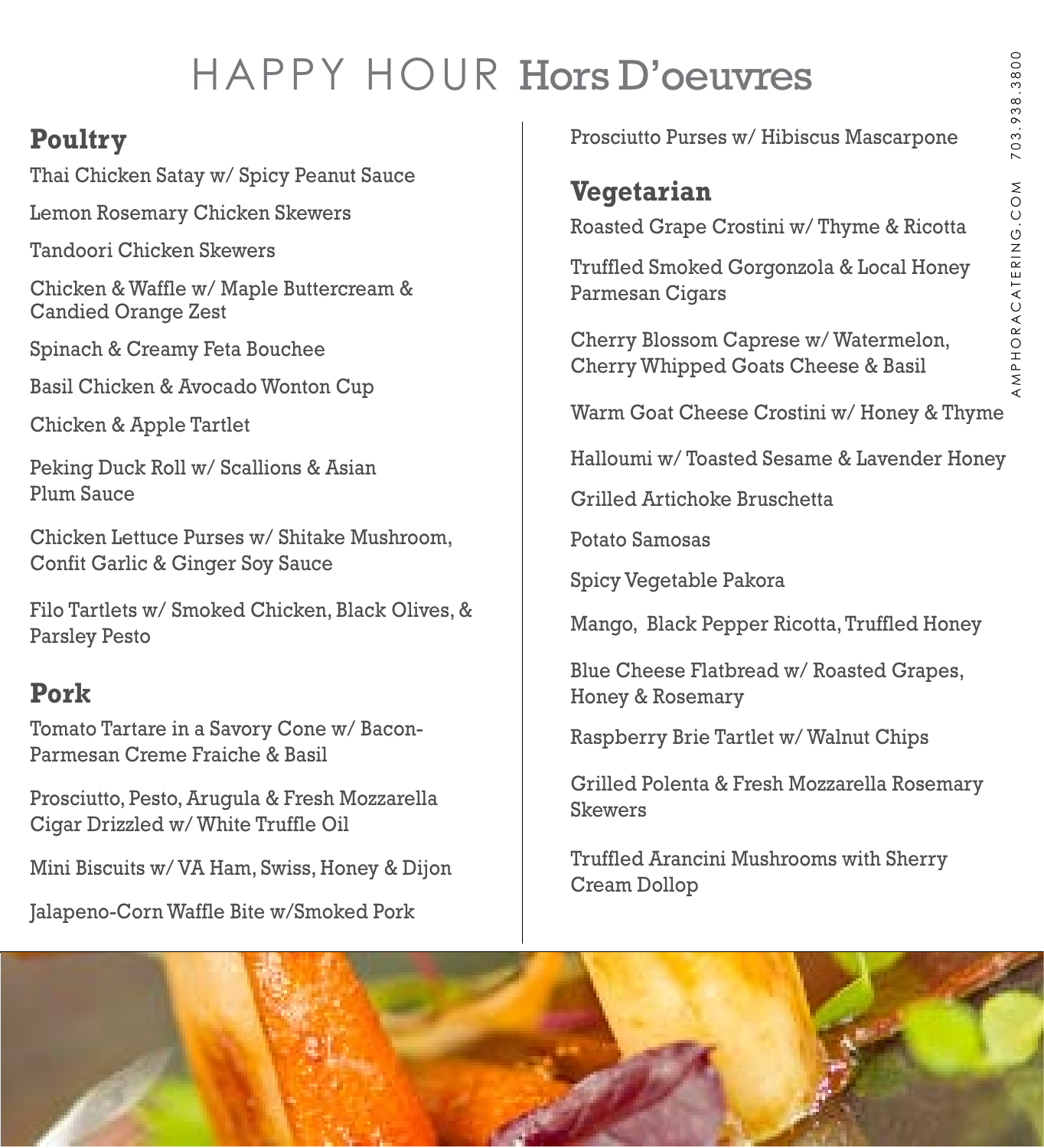# HAPPY HOUR Hors D'oeuvres

### **Beef**

Beef Slider w/ Herb Mayo, Tomato Jam & Peppery Arugula

Beef Slider with Caramelized Onion, Whole Grain Mustard Aioli, Frisee & Melted Swiss

Mini Steak Sandwich w/ Brie, Caramelized Onions & Fig Jam

Shaved NY Strip Steak Pretzel w/ Lemon Basil Aioli, Fried Onion Threads & Fresh Arugula

Red Wine Braised Short Rib Bite w/ Creamy Polenta

Short Rib Mini Tacos w/ Mango Jicama Slaw

Shaved Beef Tenderloin on Sweet Potato Gaufrette w/ Blue Cheese Aioli

Lemongrass Beef Salad in a Belgian Endive

#### **Lamb**

Seared Baby Lamb Chop w/ Rosemary Demi

Lamb Meatball w/ Feta Cheese, Grape Tomato, Kalamata Olive & Fresh Mint

Lamb Souvlaki on a Pita Crisp w/ Dill Feta Yogurt & Tomato Cucumber Relish

### **Seafood**

Grilled Octopus Bites w/ Harissa Spiced Hummus, Cucumber & Fried Garlic

Caviar Rosti w/ Grated Potato, Crème Fraiche & Trout Roe

Scallop Tostada with Avocado, Corn & Tomato Relish

Miniature Crab Cakes w/ Cilantro Creme

Crab Salad Canape w/ Lime Avocado Mousse

Coconut Shrimp w/ Polynesian **Chutney** 

Sugar & Spice Shrimp w/ Lime Mango Slaw

Shrimp & Grits Fritter

Scallops Wrapped in Double Wood Smoked Bacon

Cilantro Lime Marinated Fish Taco w/ Avocado Cream

Seared Tuna Cone w/ Chili & Mango Cilantro Ginger Vinaigrette & Wasabi Cream

Seared White & Black Sesame Crusted Tuna Wonton w/ Wasabi Cream & Pickled Ginger

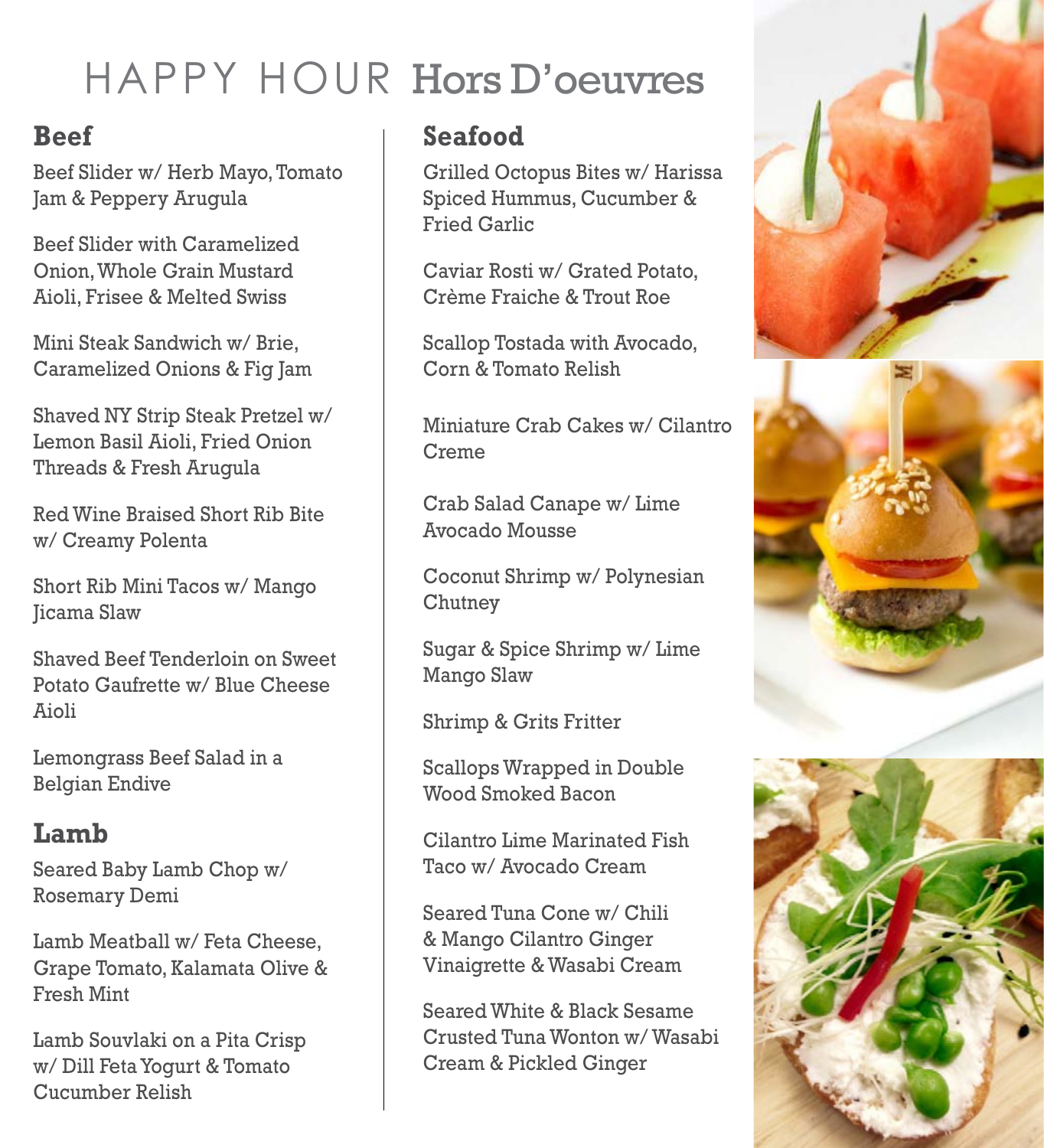# DINNER Elegant Presentations

## **Sample Salads**

#### Field Greens Bouquet

Cucumber + Carrot Ribbon | Yellow + Red Tomatoes | English Cucumber Slices | Crumbled Chevre | Spicy Caramelized Pecans | Sun Dried Cherries | Sherry Vinaigrette

#### Harvest Baby Field Greens & Spinach

Dried Blueberries | Toasted Walnuts | Asiago Cheese | Blueberry- Tarragon Vinaigrette

#### Fig, Mozzarella & Cranberry Caprese \*

Caramelized Almonds | Field Greens Bouquet | Watermelon Radish Ribbon | Fig Balsamic **Drizzle** 

#### Mixed Field Greens, Arugula & Strawberry Salad

Caramelized Sliced Almonds | Freshly Shaved Asiago | Strawberry Balsamic Vinaigrette

#### Warm Spinach Salad Chevre | Yellow & Red Teardrop[ Tomatoes | Crispy Sweet Potato Threads

#### Grilled Romaine & Red Endive Salad

Red Endive | Fried Polenta Croutons | Garlicky Green Goddess Dressing | Shaved Reggiano

#### Heirloom Beet & Blood Orange Salad\* Arugula | Candied Spiced Pecans | Whipped Mascarpone-Goat Cheese | EVOO

Citrus Burrata Caprese Blood Orange | Coriander Seeds | Lavender Oil |Grilled Herb Focaccia

Artichokes & Mozzarella\* Belgian Endive | Grilled Romaine | Artichoke Escabeche | Pesto of Basil

# **Sample Entrees**

#### Seared Chicken Breast

Thyme | Crispy Kale | Champagne + Sour Cherry Cream Sauce

#### Chicken Breast Provencal

White Wine | Thyme | Mushrooms | Tomatoes | Onions | Green Olives

#### Barcelona Chicken Roulade\*

Manchego Cheese | Roast Red Peppers | Asparagus | Saffron + Wild Mushroom Creme

#### Roasted Breast Of Airline Chicken

Red & Golden Beets | Roasted Carrot Purée | Asparagus | Crispy Shallots | Fennel Crumble Citrus Micro Greens |Au Jus

Beef Brisket\* Fig | Anise | Red Wine Braised Onions

Filet Mignon\* Swiss Chard | Garlic Potato Mash | Micro Salad

Petite Tender Beef Medallions 6 oz. Roasted Shallots | Merlot Sauce

Beef Short Ribs Cabernet Braised Red Cabbage | Crispy Parsnips

Citrus Rubbed Skirt Steak Cauliflower Puree | Spring Vegetables

Olive Oil Poached Salmon Green Pea Puree | Sauternes Grape Sauce | Crispy Leeks

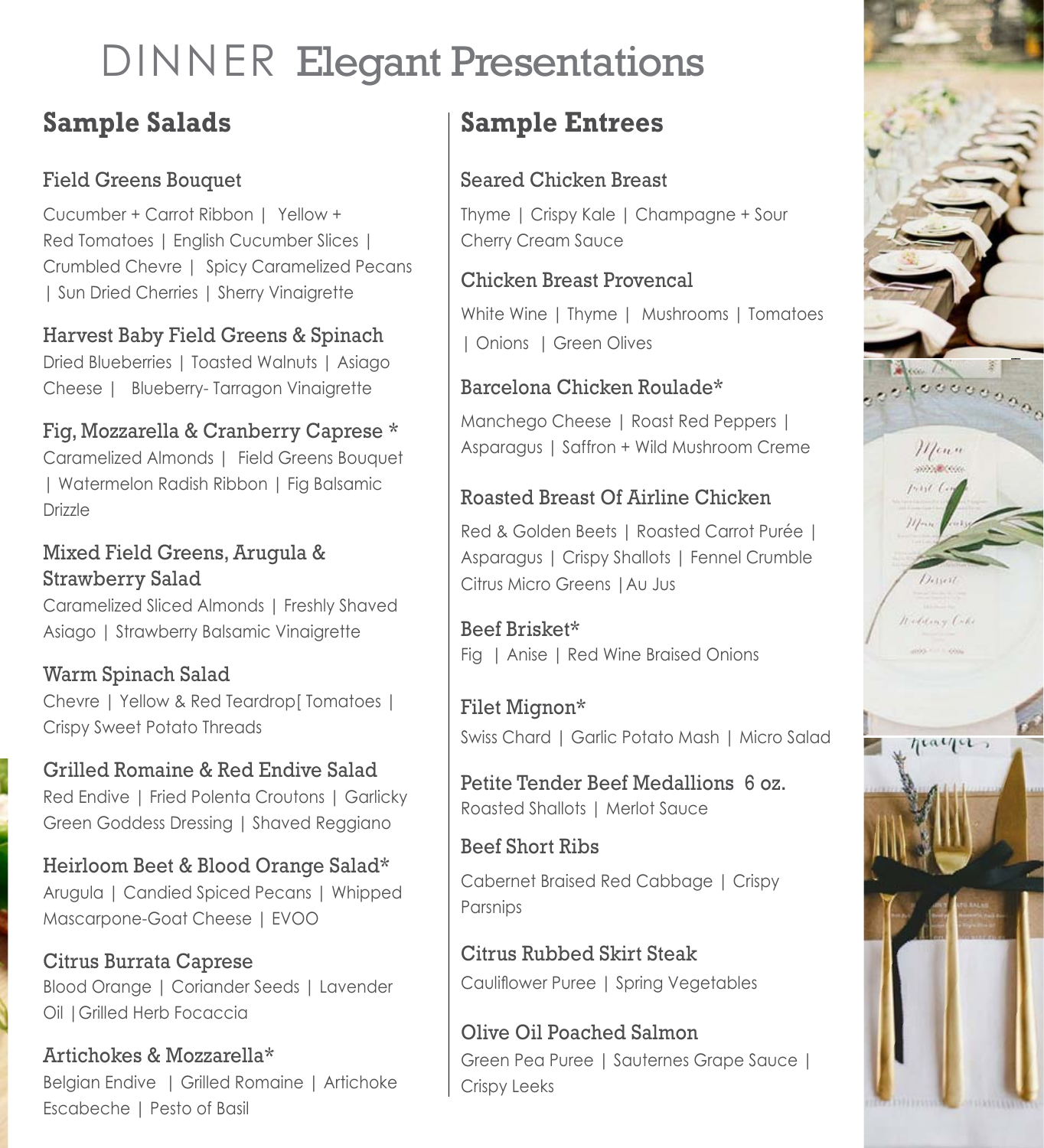# DINNER Elegant Presentations

## **Sample Entrees continued**

Almond Crusted Salmon Leek + Lemon Cream

Sauteed Salmon Lemon Dill Pesto

Roast Local Rockfish\* Charred Rapini | Red Onion + Herbed Scallion Sauce (Green Goddess)

#### Sautéed Shrimp Nantua

Duchess Potato | Julienne of Leek + Carrot Micro Mirepoix

#### Bacon Wrapped Scallops\*

Butterscotch Rutabaga Cream | Crispy Capers | Fresh Parsley

#### Seared Scallops w/ Citrus Tarragon Butter

Red Onion Marmalade | Roast Asparagus | Parmesan Polenta

#### Pan Roasted Chilean Sea Bass\*

Lemon Fennel Aioli

#### Tuscan Tilapia

Tri Colored Peppers | Olives | Plum Tomatoes | Capers

#### Seared Artic Char\*

Pink Peppercorn | Grilled Hearts of Palm | Hazelnut Orange Gremolata | Wilted Kale

#### Warm White Truffle Gnocchi

Chilled Jumbo Lump Crab | Clarified Sage Butter

#### Fontina Risotto Cakes

Sautéed Spinach | Butternut Squash | Charred Tomato Sauce

Lemon-Asparagus Risotto Cakes Arugula|Baby Spinach| Charred Tomato Sauce

Griddled Polenta Cakes Caramelized Shallots | Honey | Mascarpone | Chives

Pappardelle Pasta Wild Mushroom Crema | Asiago | Zucchini Ribbon

Seasonal Ravioli Chefs Seasonal Sauce Selections

Spanakopita Arancini Spinach | Feta| Dill | Greek Yogurt Sauce

# **Sample Duet Entree**

#### Roasted Chicken Breast & Salmon

Roasted Airline Chicken Breast w/ Braised Kale, Roasted Fingerlings & Thyme Au Jus w/ Dill Butter Poached Salmon, Heirloom Baby Carrots, Carrot-Top Pistou & Rye Crumbs

#### Steak & Shrimp

Herb & Garlic Steak Medallions, Finished w/ a Peppercorn Demi Glace Reduction Paired w/ Artichoke & Goat Cheese Stuffed Shrimp & Potato Gratin Tower, Vegetable Bundle Tied w/ a Chinese Long Bean

#### Grilled Tenderloin & Seared Scallops\*

Petite Black Pepper Crusted Filet Mignon Atop Smashed Peruvian Purple Potatoes Paired w/ Seared Jumbo Scallops w/ Cauliflower-Apple Puree, Wild Mushrooms, Pea Shoots, Tarragon, Red Wine Reduction

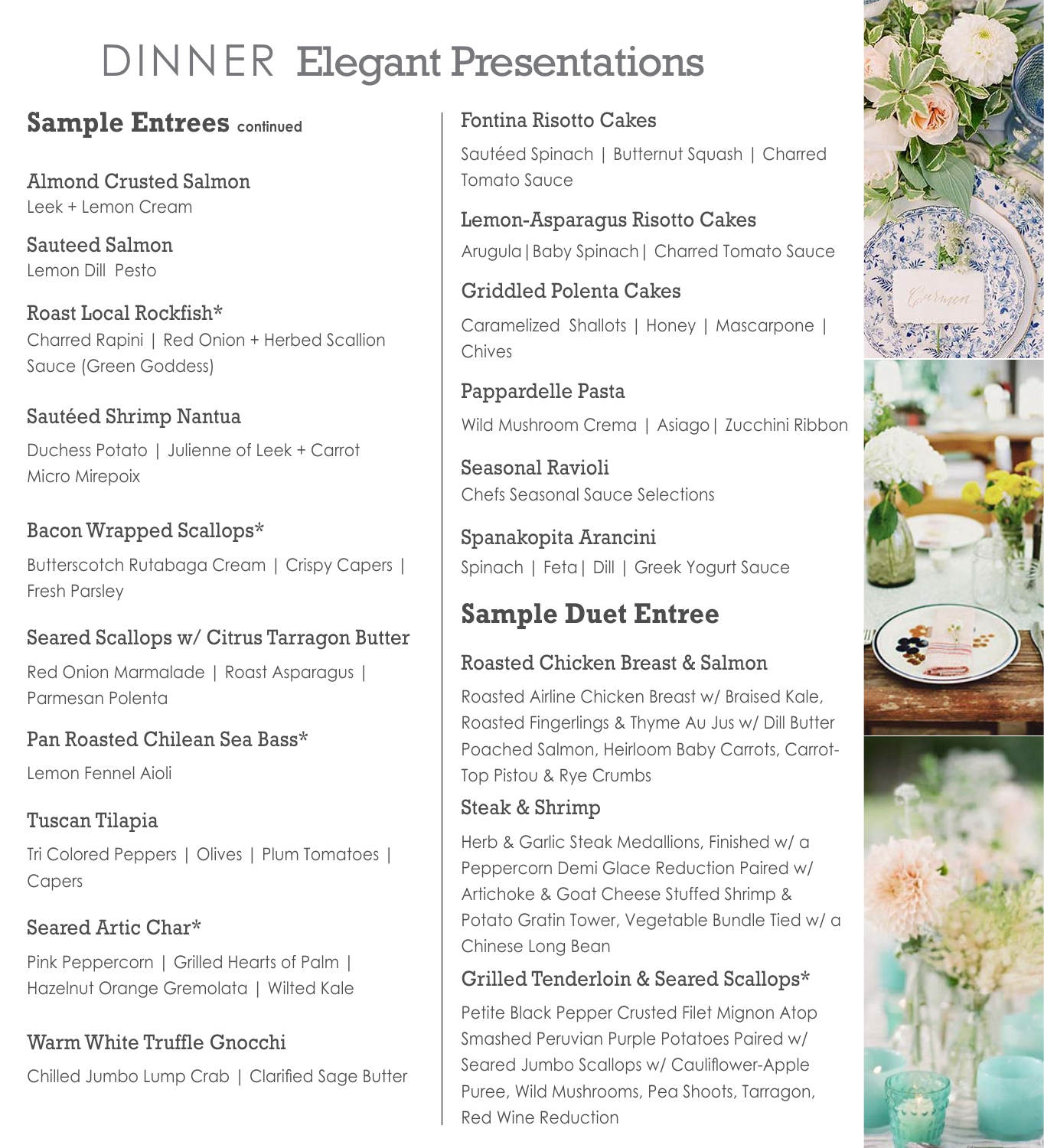# DINNER Elegant Presentations

## **Vegetable Sides**

Baby Spinach w/ Yellow & Red Tomatoes White Wine Shallot Butter

Grilled Balsamic Glazed Seasonal Vegetable Bundle Tied with a Leek

Haricot Verts Slivered Toasted Almonds

Mediterranean Grilled Vegetables Aged Balsamic

Patty Pan Zucchini & Squash Red Peppers | Lemon- Chili Oil

Roasted Rapini Lemon | Parmesan | Shallots | Red Chili | Golden Raisins

Sauteed Seasonal Vegetables Roasted Shishito Peppers | Fresh Parmesan | Lemon Zest

Roasted Shishito Peppers Fresh Parmesan | Lemon Zest

## **Starchy Sides**

Basmati Rice w/ Toasted Hazelnuts

Creamy Smashed Potatoes

Potato Gratin

Wild Mushroom & Sherry Quinoa Risotto

Toasted Orzo

Roasted Fingerling Potatoes

Parmesan Polenta Melted Leeks Fondue | Wild Mushrooms | Hazelnut Gremolata

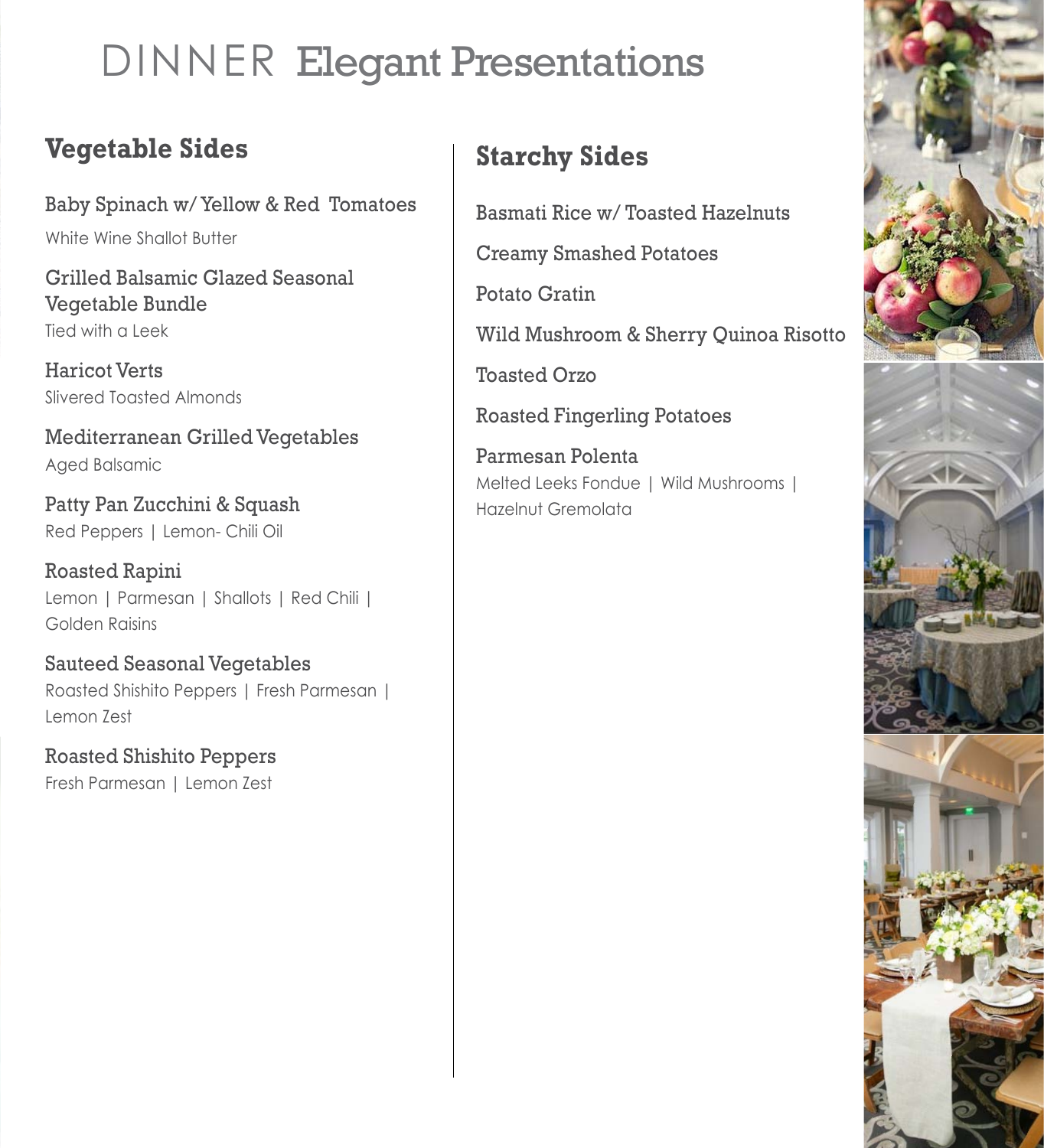

# DESSERTS A Sweet Ending (1 dz min each, advance notice required)

### **Assorted French Macarons**

Spicy Mexican Chocolate • Green Tea • Key Lime • Chocolate Ganache • Mango • Coffee • Hazelnut • Cinnamon Chocolate • Pistachio • Tiramisu • Orange Grand Marnier

#### **Seasonal Dessert Shooters**

S'mores • Passion Fruit Mousse • Brownie Raspberry • Oreo Pannacotta • Raspberry Shortcake • White Chocolate Mousse • Lavender Pannacotta • Chocolate Praline Mousse • Mango Mousse • Key Lime • Pistachio Pomegranate

#### **Gourmet European Pastries**

Napoleons • Fruit Tarts • Eclairs • Cream Puffs • Mousse Cups • Rum Balls • Amaretto Squares • Cannolis • Mocha Squares • Lemon Coconut Squares

### **Assorted Miniature Pies**

Boston Cream • Butterscotch Heath Bar Crunch • Raspberry Key Lime • Rustic Apple • Twilight Blackberry Pear • Strawberry Rhubarb • Strawberry Mudslide Pie • Mocha Chip • And More

### **Tropical Desserts**

Lemon-Lime Mini Tart • Fruit Medley Sweet Tarts • Chocolate Truffles • Rum Balls • Mango Mousse Tarts • Pineapple Coconut Squares

### **All American Dessert Station**

Assorted Cake Pops • Freshly Baked Cookies • Assorted Mini Cupcakes • Mini Cobbler Shooters • Rice Krispy Treat Pops • Assorted Gourmet Brownies

#### Sweet Productivity

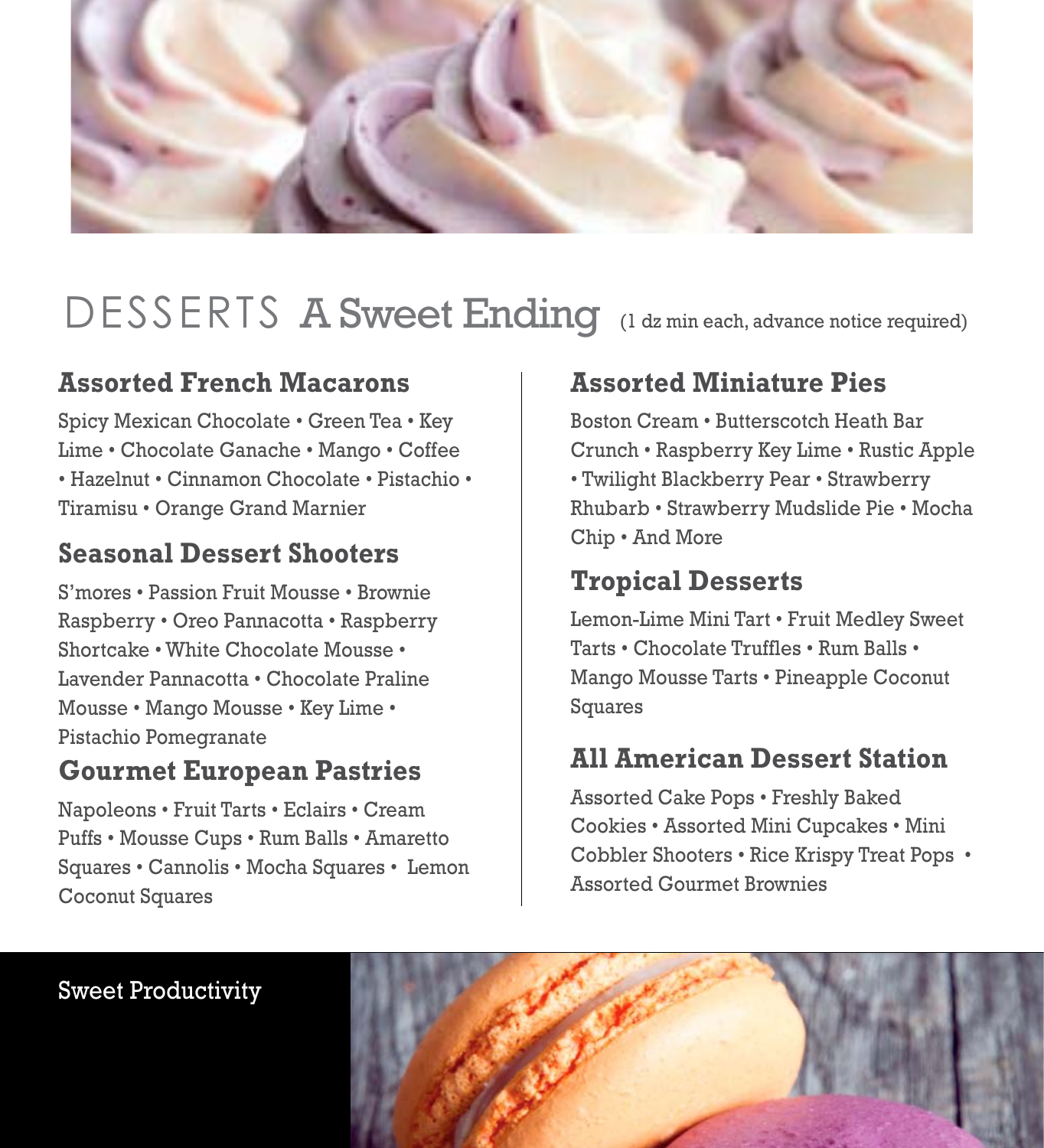

# INFORMATION and Policies

### **Full Service Events**

Amphora's professional team of chefs, bartenders & waitstaff, can accomodate all of your event staffing & service requirements.

## **Staffing Ratios**

1 Supervisor up to 200 guests, \$40/hr 1 Server/10-15 guests for a plated dinner reception, \$35/hr 1 Server/25 guests for buffet or cocktail style reception, \$35/hr 1 Bartender per 50 - 75 guests, \$35/hr 1-3 Chefs for events up to 200 guests, \$35/hr

## **Equipment**

Full service rentals of china, flatware, glassware, linen, tables, chairs, event decor, furniture and more are available upon request.

# **Delivery & Setup Service**

We deliver your order to you with all serving equipment and utensils included. Our courteous professional delivery staff will set everything up in an attractive buffet style arrangement.

## **Disposables**

Sturdy disposable recyclable plates, forks, knives, spoons and white dinner napkins are provided at an additional \$2/guest.

## **Don't See It? We Can Create It!**

Custom menus are our specialty! Our chefs create custom menus for meetings, occasions, or special events.